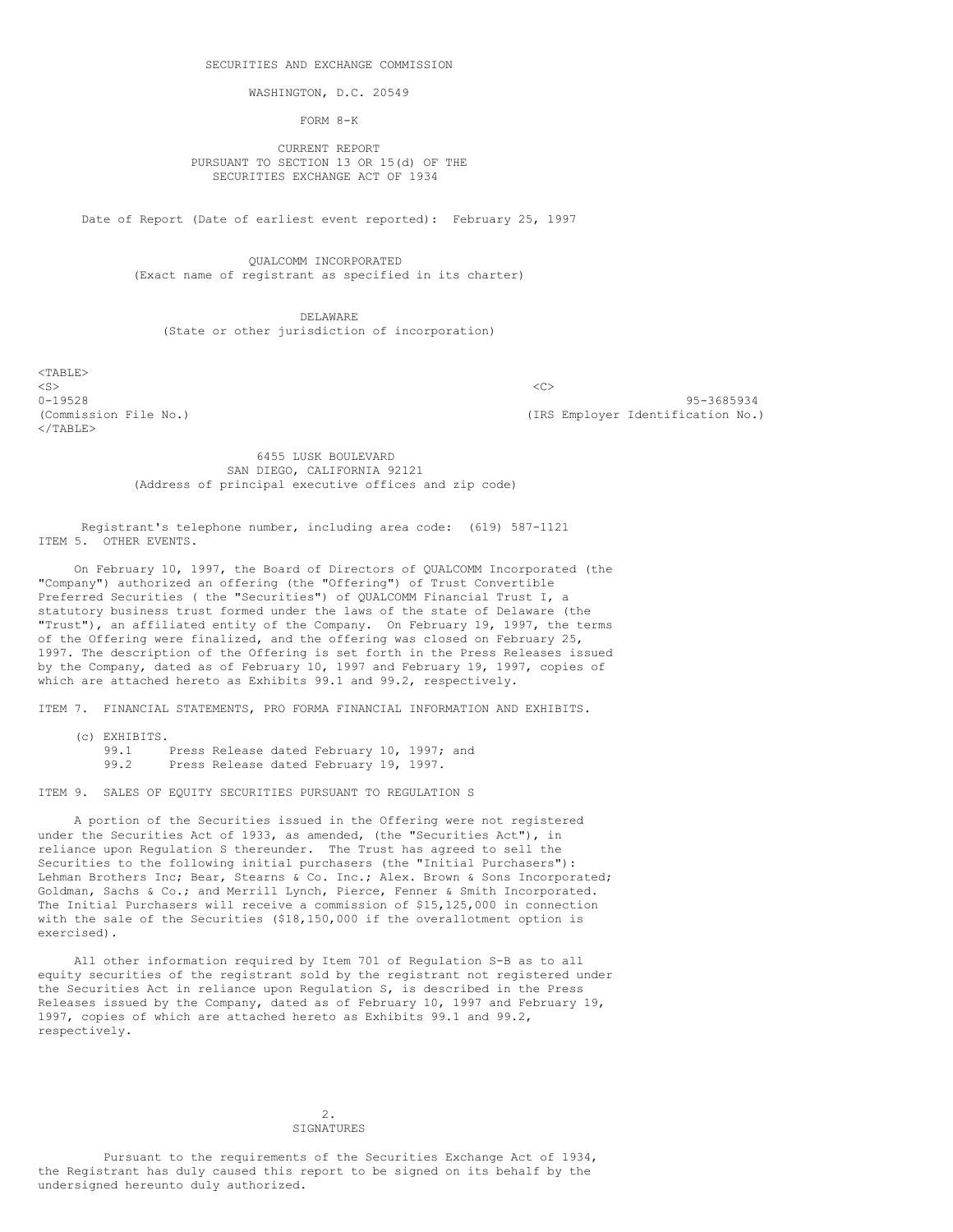Dated: February 25, 1997 **By:** /s/ ANTHONY S. THORNLEY ----------------------- Anthony S. Thornley Senior Vice President and Chief Financial Officer

> 3. INDEX TO EXHIBITS

> > PAGE NO.

99.1 Press Release dated February 10, 1997; and 99.2 Press Release dated February 19, 1997.

4.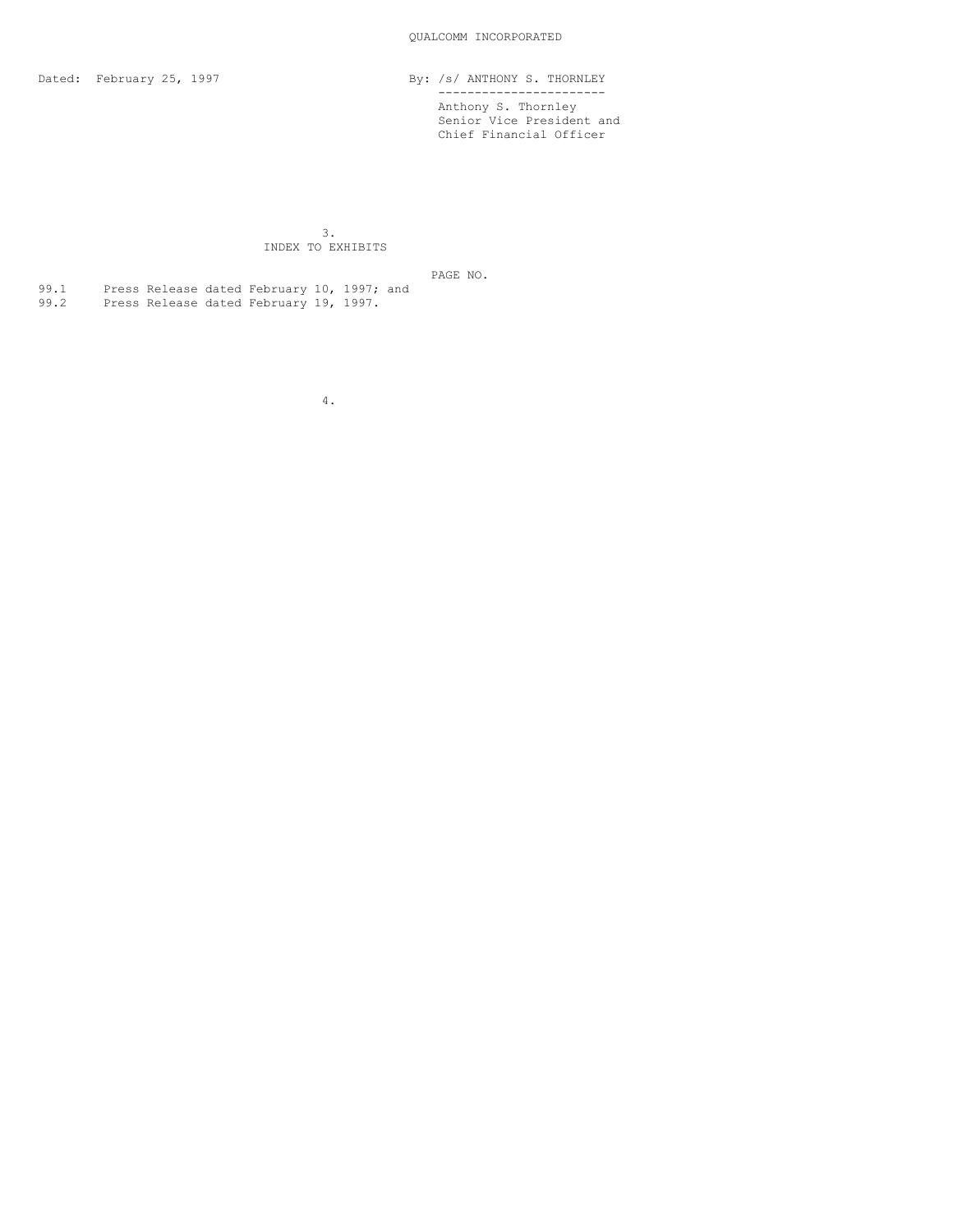QUALCOMM CONTACT Richard F. Grannis Investor Relations (619) 658-4817

## QUALCOMM TO ISSUE TRUST CONVERTIBLE PREFERRED SECURITIES

SAN DIEGO -- February 10, 1997 -- QUALCOMM Incorporated (NASDAQ: QCOM) today announced that it plans to raise approximately \$450,000,000 in gross proceeds (less applicable fees and expenses), through the issuance and sale in a private placement of Trust Convertible Preferred Securities.

The proceeds from the private placement will be used by QUALCOMM for working and fixed capital requirements related to the expansion of its operations, financing of customers of its CDMA infrastructure equipment and investments in joint ventures or other companies and assets that will support growth of its businesses.

The Securities will represent an undivided beneficial interest in QUALCOMM Financial Trust I, a Delaware business trust formed by QUALCOMM. The Securities will be convertible into shares of Common Stock of QUALCOMM at any time at the option of the holder beginning 60 days following the closing of the offering, subject to certain terms and conditions. QUALCOMM may issue additional Trust Convertible Preferred Securities solely to cover over-allotments, if any, which would result in additional gross proceeds of approximately \$90,000,000 (less applicable fees and expenses).

-more-QUALCOMM To Issue Trust Convertible Preferred Securities Page 2 of 2

The securities offered by the Company in the private placement will not be registered under the Securities Act of 1933, as amended, and may not be offered or sold in the United States absent registration or an exemption from the registration requirements of the Securities Act of 1933, as amended.

###